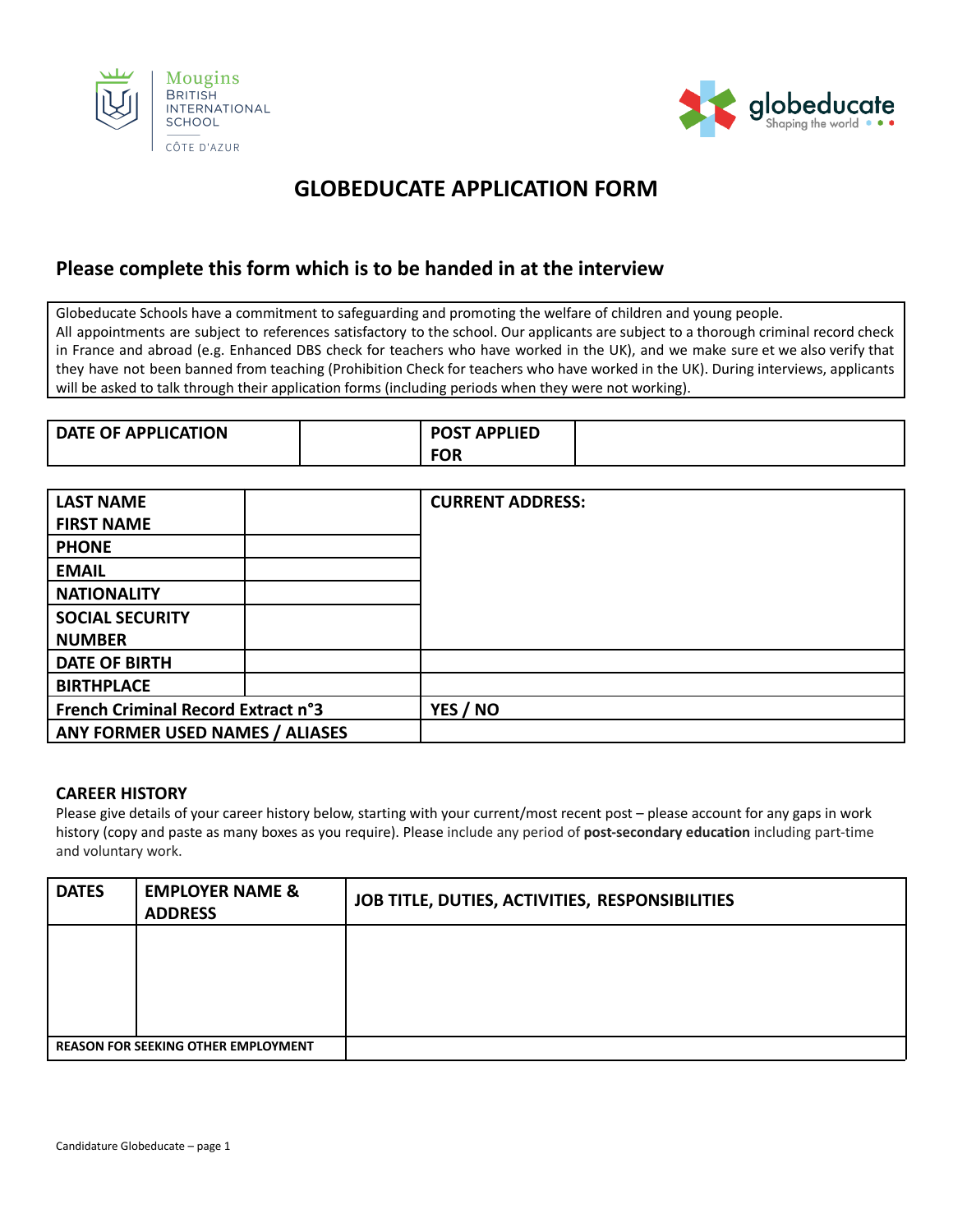| تتللح        | Mougins<br><b>BRITISH</b>         |                                                 |
|--------------|-----------------------------------|-------------------------------------------------|
| <b>DATES</b> | EMPLOYER NAME &<br><b>ADDRESS</b> | JOB TITLE, DUTIES, ACTIVITIES, RESPONSIBILITIES |
|              | CUTE D'AZUR                       |                                                 |
|              |                                   |                                                 |
|              |                                   |                                                 |
|              |                                   |                                                 |
|              | <b>REASON FOR LEAVING</b>         |                                                 |

| <b>DATES</b> | <b>EMPLOYER NAME &amp;</b><br><b>ADDRESS</b> | JOB TITLE, DUTIES, ACTIVITIES, RESPONSIBILITIES |
|--------------|----------------------------------------------|-------------------------------------------------|
|              |                                              |                                                 |
|              |                                              |                                                 |
|              |                                              |                                                 |
|              | <b>REASON FOR LEAVING</b>                    |                                                 |

| <b>DATES</b> | <b>EMPLOYER NAME &amp;</b><br><b>ADDRESS</b> | JOB TITLE, DUTIES, ACTIVITIES, RESPONSIBILITIES |
|--------------|----------------------------------------------|-------------------------------------------------|
|              |                                              |                                                 |
|              |                                              |                                                 |
|              |                                              |                                                 |
|              | <b>REASON FOR LEAVING</b>                    |                                                 |

| <b>DATES</b> | <b>EMPLOYER NAME &amp;</b><br><b>ADDRESS</b> | JOB TITLE, DUTIES, ACTIVITIES, RESPONSIBILITIES |
|--------------|----------------------------------------------|-------------------------------------------------|
|              |                                              |                                                 |
|              |                                              |                                                 |
|              |                                              |                                                 |
|              | <b>REASON FOR LEAVING</b>                    |                                                 |

| <b>DATES</b> | <b>EMPLOYER NAME &amp;</b><br><b>ADDRESS</b> | JOB TITLE, DUTIES, ACTIVITIES, RESPONSIBILITIES |  |
|--------------|----------------------------------------------|-------------------------------------------------|--|
|              |                                              |                                                 |  |
|              |                                              |                                                 |  |

Candidature Globeducate – page 2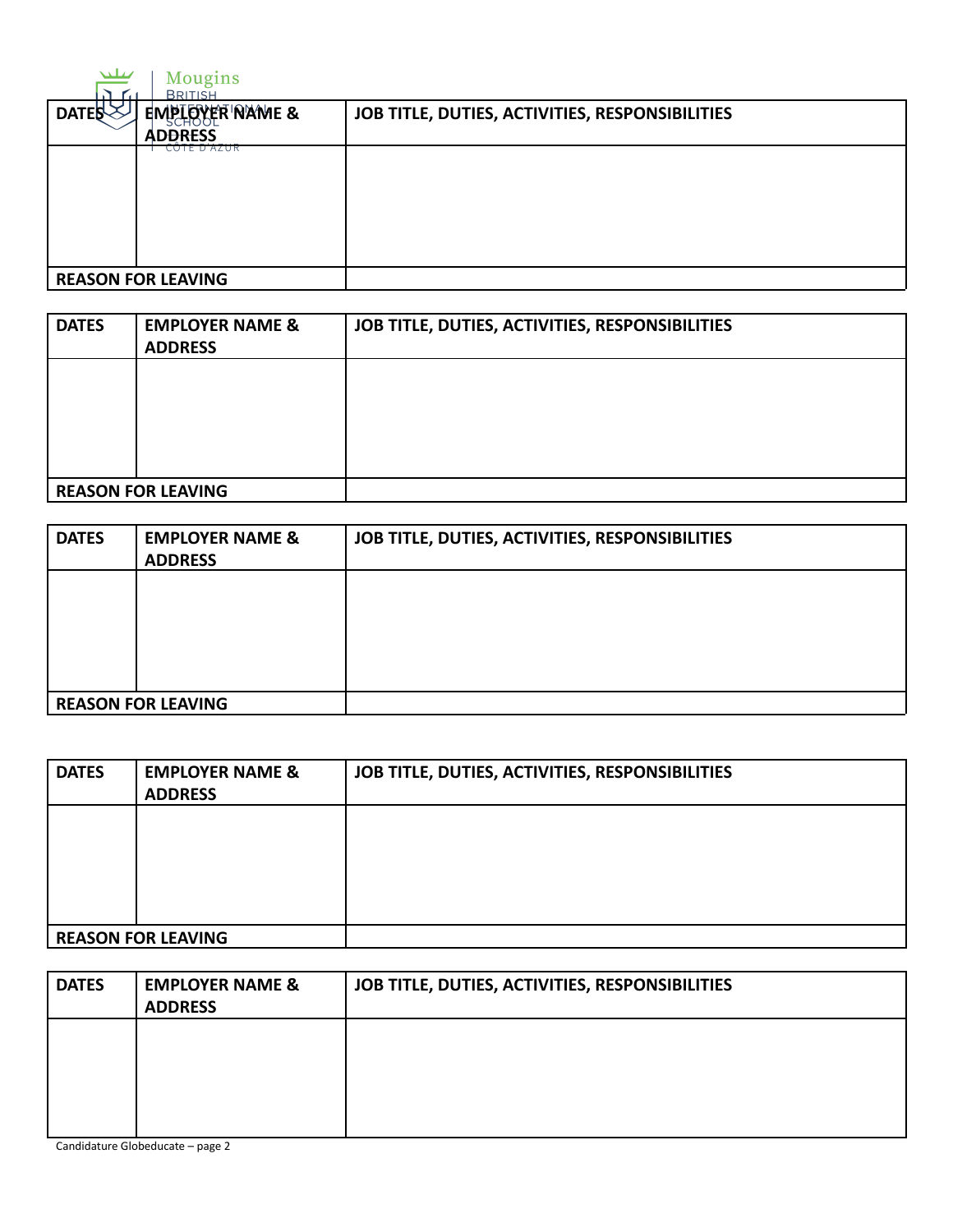**REASON FOR LEAVING SCHOOL** 

# **CAREER HISTORY (CONTINUED)**

If there are any gaps in the dates recorded on the application form, please give details to account for those gaps here.

### **ACADEMIC AND PROFESSIONAL QUALIFICATIONS**

Please give details of your post-school academic and professional qualifications. Please note that original certificates must be provided before the contract is signed.

| <b>DATES</b> | <b>INSTITUTION NAME</b> | <b>QUALIFICATION(S)</b> |
|--------------|-------------------------|-------------------------|
|              |                         |                         |
|              |                         |                         |
|              |                         |                         |
|              |                         |                         |
|              |                         |                         |
|              |                         |                         |
|              |                         |                         |
|              |                         |                         |

#### **OTHER QUALIFICATIONS**

Please give details of any other relevant qualifications (First Aid, Sports, Coaching, etc.).

| <b>INSTITUTION NAME</b> | <b>QUALIFICATION(S)</b> |
|-------------------------|-------------------------|
|                         |                         |
|                         |                         |
|                         |                         |
|                         |                         |
|                         |                         |

#### **PERSONAL STATEMENT**

This is your opportunity to state your motivations for applying for this post, your suitability for the role, how your skills match the job specification etc.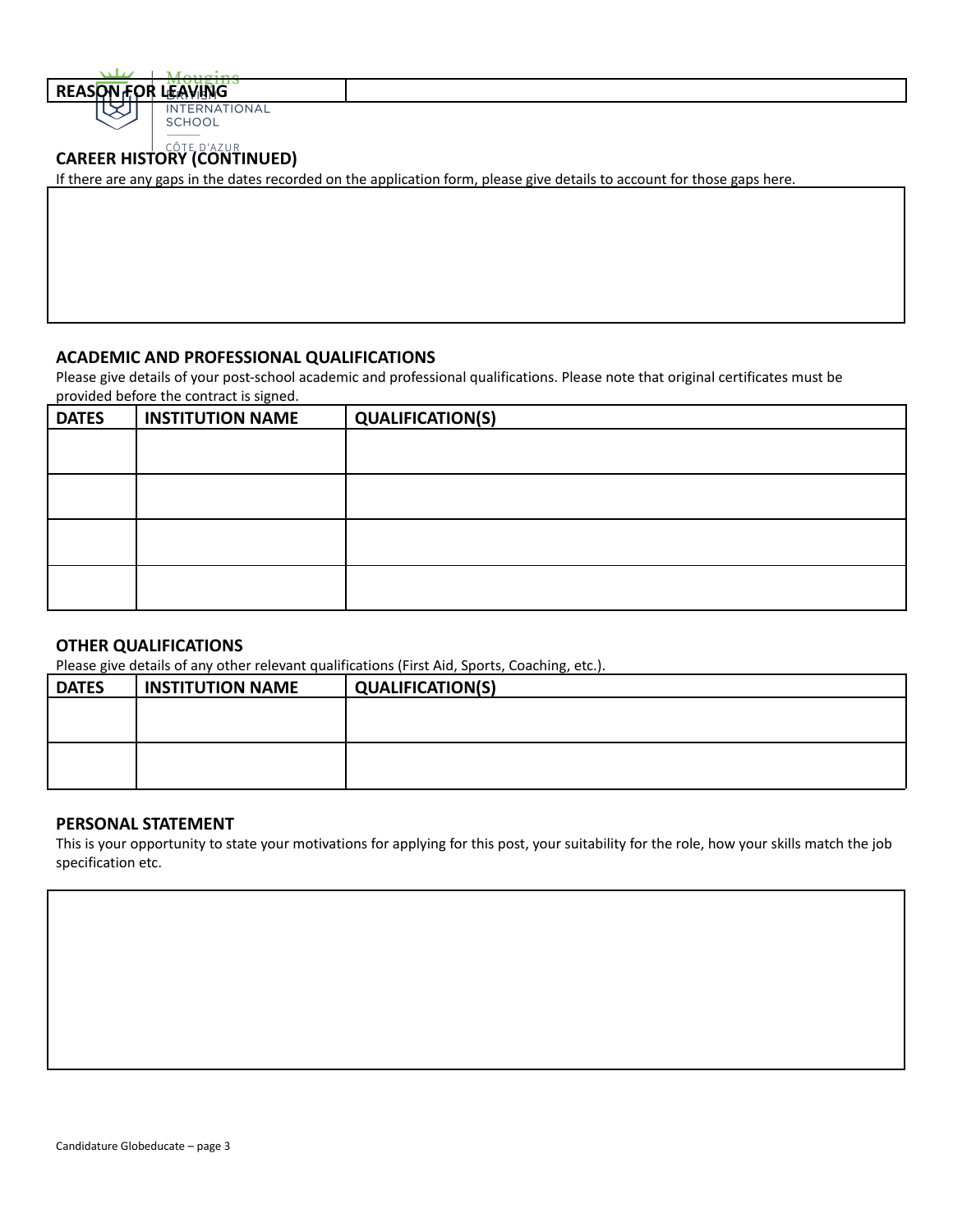

Please indicate the amount of your fixed remuneration in gross per annum and indicate the amount of your variable remuneration if annicale applicable.

#### **INTERESTS**

What are your interests outside of work?

#### **CHILD PROTECTION**

Do you have any allegations or convictions in relation to child protection matters? If yes, please provide details.

Do you know of any other matters not covered above relating to you and/or your background, which might cause your reliability or suitability to be called into question regarding working with children?

#### **REFEREES**

Please provide two professional referees. The first referee must be a Headteacher/Head of school if you have worked in a school.

|                        | <b>REFEREE 1 (CURRENT OR MOST</b><br><b>RECENT EMPLOYER)</b> | <b>REFEREE 2</b> |
|------------------------|--------------------------------------------------------------|------------------|
| <b>LAST NAME FIRST</b> |                                                              |                  |
| <b>NAME</b>            |                                                              |                  |
| <b>POSITION</b>        |                                                              |                  |
| <b>ORGANISATION</b>    |                                                              |                  |
| <b>TELEPHONE</b>       |                                                              |                  |
| <b>WORK EMAIL</b>      |                                                              |                  |

#### **FAMILY/ CLOSE RELATION**

Are you acquainted with, or related to, anyone working at the school? If yes, please give the name (s) and state in what capacity you know them, below. **Yes/ No**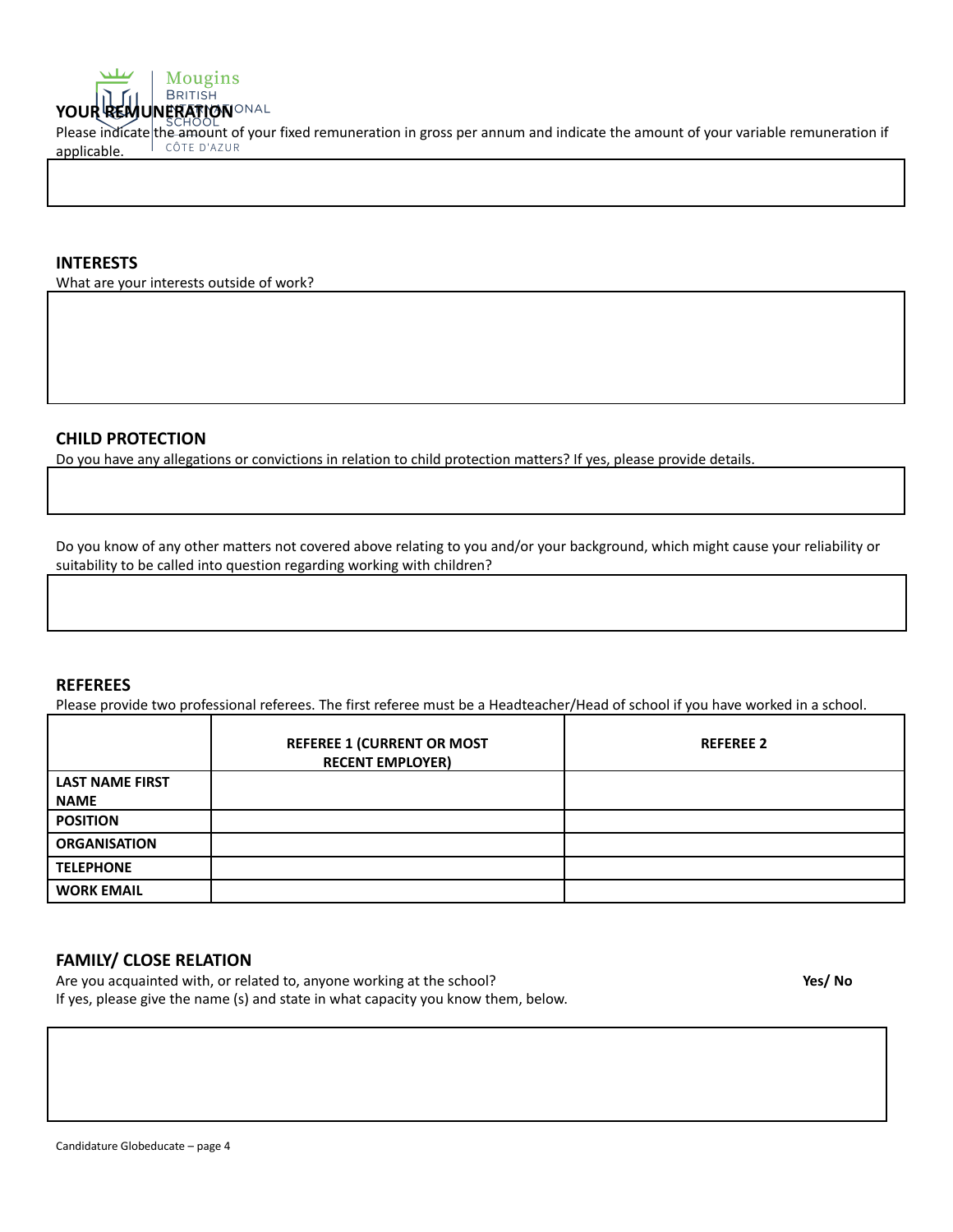

## **ENTITLEMENT TO WORK**

The school requires new members of staff to provide documentary evidence that they are entitled to undertake the position applied for/have an ongoing entitlement to live and work in France. Therefore, on offer of and before commencing a position, candidates should provide documentary evidence of their right to live and work in France or the European Union or declare the need for a working visa.

#### **DECLARATION**

I confirm that the information provided in this form is correct to the best of my knowledge, and understand that providing false information on this application form is an offence and could result in the application being rejected or summary dismissal if the applicant has been selected, and possible referral to the police and other professional regulatory bodies.

I acknowledge that an offer of appointment will be subject to satisfactory references, a French or foreign clear criminal record certificate and that I have not been banned from teaching.

I give consent for personal information provided as part of this application to be held in accordance with the Data Protection Act 2018.

We inform you that you have the right to access, correct, modify, transfer, delete, remove and object to the processing and collection of your personal data and information.

To exercise this right please write to Globeducate Data Privacy Policy at the following address: [rgpd.france@globeducate.fr](mailto:rgpd.france@globeducate.fr)

| PRINT LAST NAME AND FIRST | <b>SIGNATURE</b> | <b>DATE</b> |  |
|---------------------------|------------------|-------------|--|
| <b>NAME</b>               |                  |             |  |
|                           |                  |             |  |
|                           |                  |             |  |
|                           |                  |             |  |
|                           |                  |             |  |
|                           |                  |             |  |

# **Documents to be submitted to prepare your contract:**

- □ The Application Form completed and signed
- □ A photocopy of your ID card or passport
- □ For non-EU citizens: a photocopy of your valid work and residence permit (to be sent to us on a regular basis at each renewal period)
- □ A photocopy of your certificates and diplomas.
- □ A photocopy of your previous certificates of employment
- $\Box$  A photocopy of your health insurance certificate (to be obtained on ameli.fr)
- □ A photocopy of your Carte Vitale